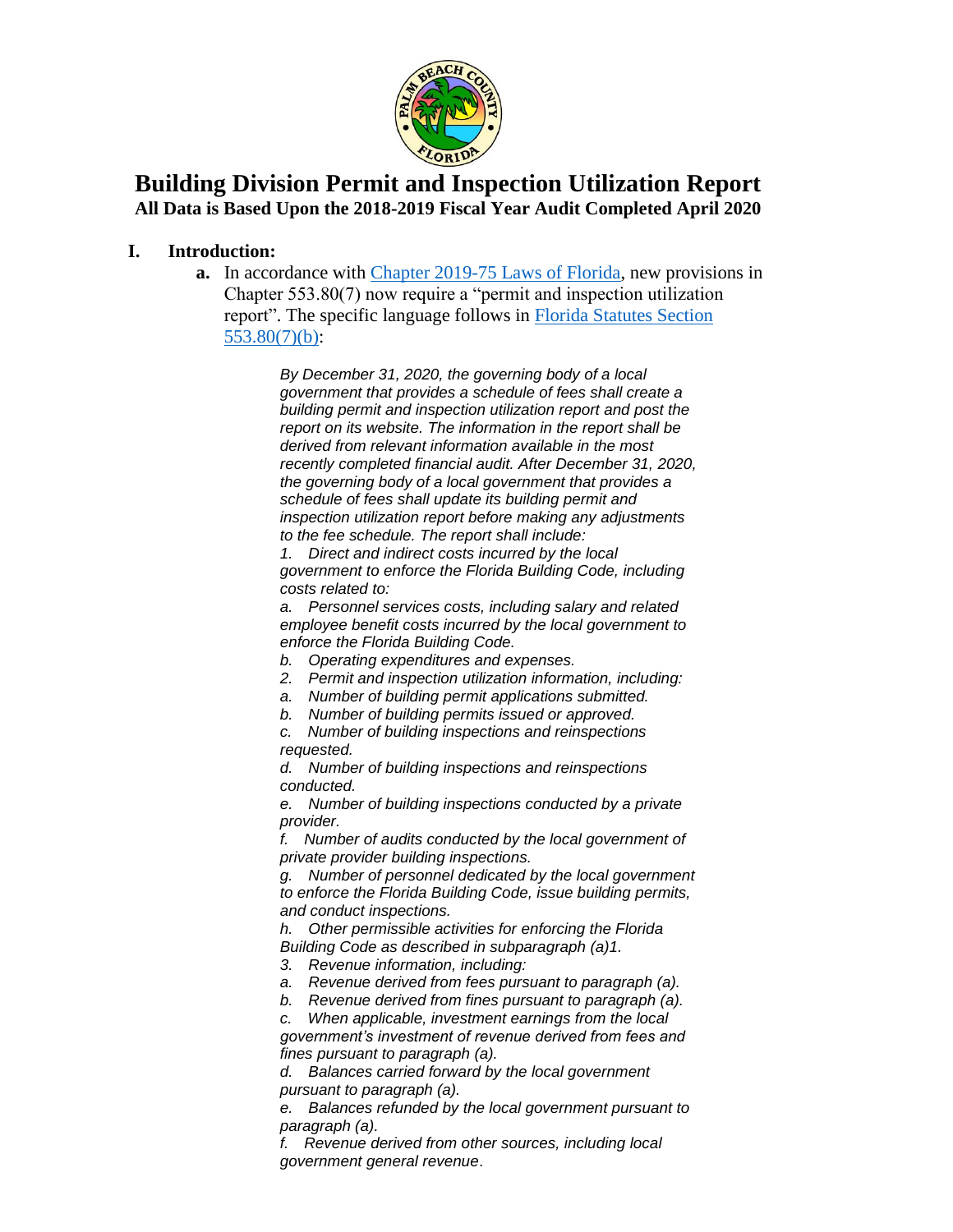#### **II. Section 1 Direct and Indirect Cost Data:**

1. Direct and indirect costs incurred by the local government to enforce the Florida Building Code, including costs related to:

a. Personnel services costs, including salary and related employee benefit costs incurred by the local government to enforce the Florida Building Code.

b. Operating expenditures and expenses.

**See: [Building Division Expense Summary FY2019.pdf](https://discover.pbcgov.org/pzb/building/pdf/Building_Division_Expense_Summary_FY2019.pdf)**

### **III. Section 2 Permit and Inspection Utilization Information:**

- 2. Permit and inspection utilization information, including:
- a. Number of building permit applications submitted.

## **Primary: 56,593 Sub Permits: 36,028 Total: 96,621**

b. Number of building permits issued or approved.

### **Primary: 53,594 Sub Permits: 36,028 Total: 89,622**

c. Number of building inspections and reinspections requested. **Requested: 224,138**

d. Number of building inspections and reinspections conducted.

### **Conducted: 196,103**

e. Number of building inspections conducted by a private provider.

### **Private Provider Inspections: 613**

f. Number of audits conducted by the local government of private provider building inspections.

#### **Private Provider Audits: 580**

g. Number of personnel dedicated by the local government to enforce the Florida Building Code, issue building permits, and conduct inspections.

#### **Building Division Personnel: 156**

**See: [Building Division Expense Summary FY2019.pdf](https://discover.pbcgov.org/pzb/building/pdf/Building_Division_Expense_Summary_FY2019.pdf)**

h. Other permissible activities for enforcing the Florida Building Code as described in subparagraph (a)1.

- All activities are reflected in the Expense Summary. **See: [Building Division Expense Summary FY2019.pdf](https://discover.pbcgov.org/pzb/building/pdf/Building_Division_Expense_Summary_FY2019.pdf)**
- Objects 3124, 3125, 3134, 3413, and 3414 in Unit 6107 represent service charges for other agencies supporting Building Division activities.
- Object 3401 in Unit 6107 represents contracts with outside firms providing supplemental inspection and plan review staffing to meet workload demand.
- Unit 6108 represents Contractors Certification Division Unlicensed Activity Investigation, Monitoring and Prosecution supporting the Building Division. These activities include inactive permit prosecution and investigating complaints filed against State Licensed Contractors by residents and property owners in Unincorporated Palm Beach County. **See: [CC\\_Bldg\\_Cases.pdf,](https://discover.pbcgov.org/pzb/building/pdf/CC_Bldg_Cases.pdf)** and

# **[CC\\_LCRB\\_Cases.pdf](https://discover.pbcgov.org/pzb/building/pdf/CC_LCRB_cases.pdf)**

• Unit 6109 represents Code Enforcement Division staffing supporting the Building Division by performing investigation and prosecution of regulated construction activity without required permits often involving unlicensed parties.

**See: [CE Building Cases 2019.pdf,](https://discover.pbcgov.org/pzb/building/pdf/CE_Building_Cases_2019.pdf)** and **CE Bldg [Referrals 2019.pdf](https://discover.pbcgov.org/pzb/building/pdf/CE_Bldg_Referrals_2019.pdf)**